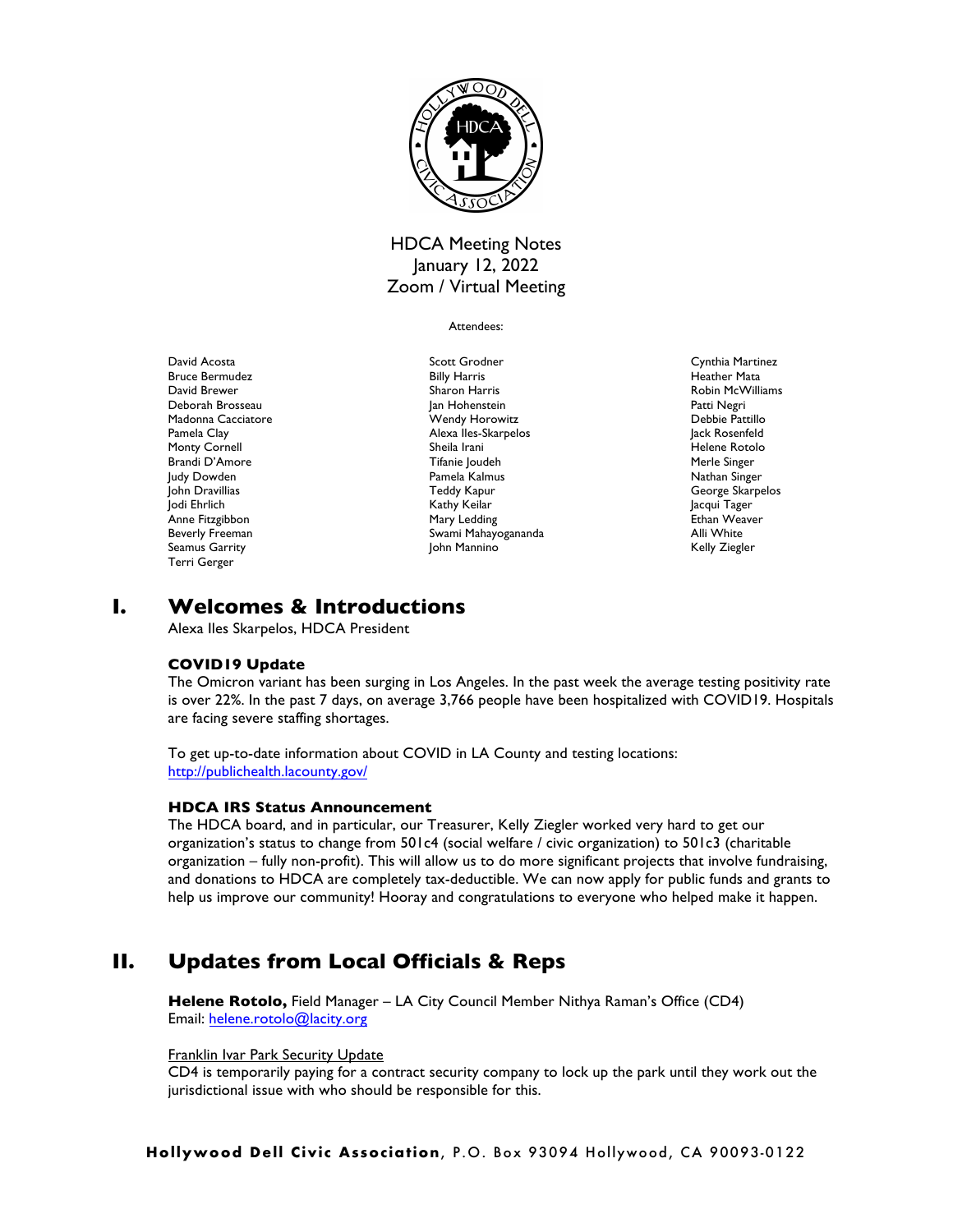### Lake Hollywood Pedestrian Path Closure Update

Because of the recent storms, there were several areas that have unstable hillsides above it and it has been closed for public safety (LADWP and private property was affected). Until the private property owner stabilizes their portion, which is above one of the sections LADWP needs to work, LADWP can't complete the repairs.

There will be a partial reopening of the walking path starting tomorrow (January 13). The Tahoe and Weidlake gates will be open, but be advised that there will be a portion of the path that will be cordoned off to the public. About  $\frac{3}{4}$  of the path will be open for public use.

#### New Organic Waste Collection Rules

Helene still hasn't rec'd any information from the Dept. of Sanitation regarding the new rules for organic waste / composting collection. For the time being she advised we continue to sort our refuse as we have been.

#### Changes to Council District 4 After Recent Redistricting

The previous boundaries included Toluca Lake, Central LA, parts of Koreatown, and Hancock Park as well as our area. The new boundaries do not include those areas but still include Hollywood Dell, Whitley Heights, Beachwood etc. and now Franklin Canyon, Studio City, Sherman Oaks, Encino and some of Reseda. Helene is still our area rep. They are referring to this as the central city and valley "bridge" district. Link to view the new map: https://bit.ly/cd4field

*Note: There was a question about what is being done about the proliferation of the encampments in and around our neighborhood and new laws, or programs that should be helping with the issue. It was determined by the group that this is an important and complicated issue that we should have a separate meeting about with the right people in the room to answer all of our questions. The HDCA will schedule a separate Zoom on this topic within the next couple of weeks. Helene offered to attend with the CD4 Homelessness team and Seamus offered to attend as well, since he's been working with CD4 and Cal Trans in a special working group.*

**Seamus Garrity,** Senior Field Representative – Assembly Member Laura Friedman's Office (Dist. 43) Email: seamus.garrity@asm.ca.gov

### SB9 & SB10

These are state senate bills that are designed to allow small multifamily buildings on single-family lots to provide relief from our current housing crisis. SB9 would allow for up to four units of housing on a singlefamily lot. SB10 would allow local government to upzone (without going through CEQA review) any parcel of land, including a single-family lot, to allow a building of up to 10 units as long as the location was near public transit.

Seamus shared that Assembly Member Friedman had voted against both SB9 & SB10. He also pointed out that SB10 is not a mandate, but leaves it up to local governments to decide. He thought it unlikely that the LA City Council would pass an ordinance that would approve adding density in a hillside neighborhood like ours because of the conditions that make it a designated Very High Fire Hazard Severity Zone.

### **Heather Mata,** LAPD Senior Lead Officer, Hollywood Division Email: 40988@lapd.online

#### Crime Stats

Crime overall in 2021 compared with 2020 was up 42% (even compared with pre-pandemic numbers it was up 37% to 2019).

#### Hollywood LAPD Holiday Toy Giveaway

She thanked everyone who contributed to the Hollywood LAPD toy drive. They handed out close to 2,000 toys to families in need in Hollywood.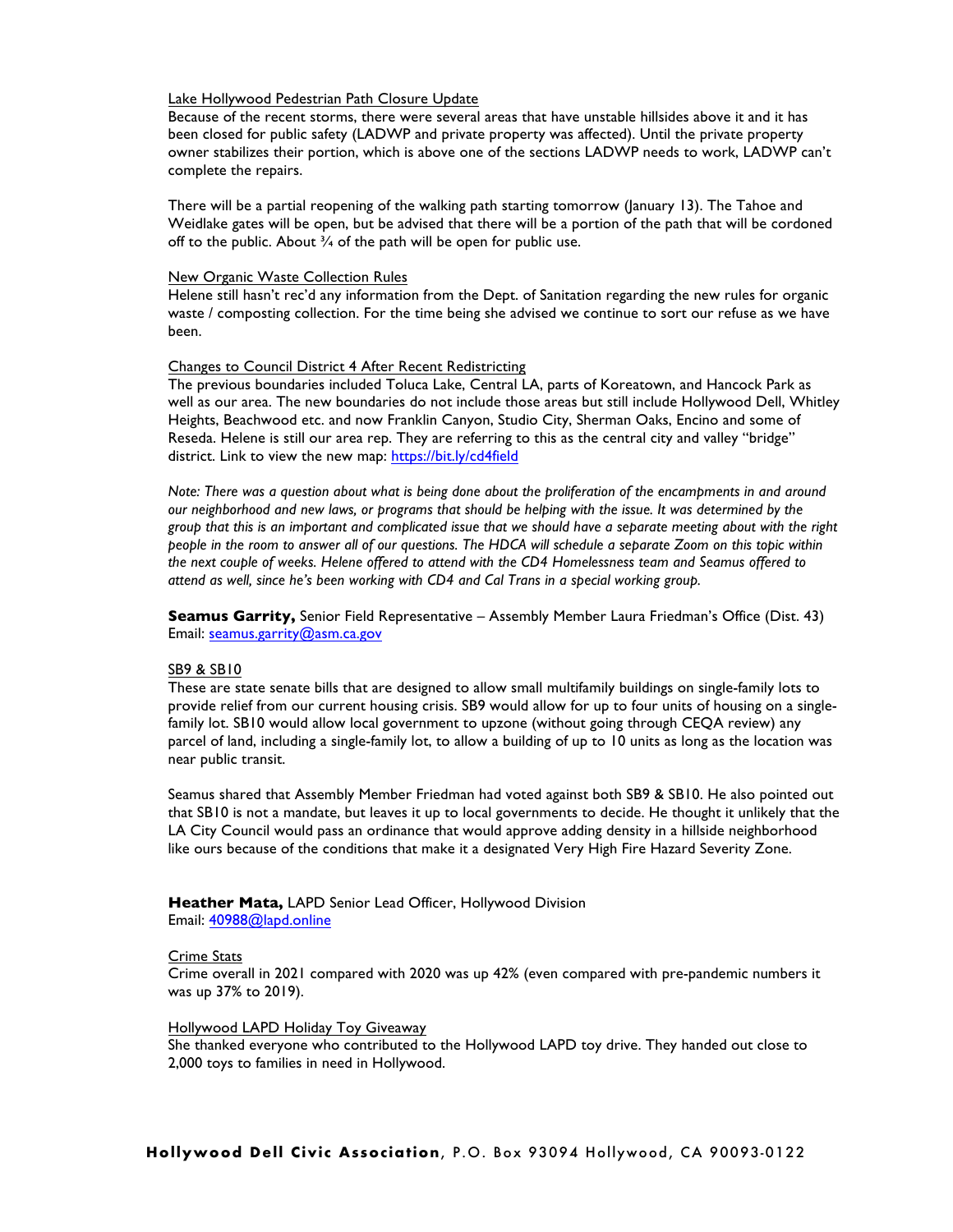## Personnel Updates

Captain Brent McGuyre is moving on to Harbor Division, which is closer to his home. His replacement, Captain Raymond Valois, will be starting this week. Officer Mika Gonzalez will be officially assigned as the SLO for Area 6A49 (south of Franklin between Vine & Normandie) which had been without a SLO for a long time. Currently they are down about 50 officers at the Hollywood Station due to COVID19.

**Ethan Weaver,** Hollywood Neighborhood Prosecutor – LA City Attorney's Office Email: ethan.weaver@lacity.org

### Hollywood Gateway Triangle

He is currently taking legal action against the individual who took over the space for the illegal pop-up restaurant. He has consulted with Merle Singer, who was involved with the original effort to improve the triangle. He has been working with the Office of General Services to get it replanted and restored. He isn't going to wait for the criminal case to be settled for the restoration to be started, but will be going after the restaurant to reimburse the City for the cost of putting it right.

## **Brandi D'Amore,** Hollywood United Neighborhood Council

Email: brandi@myhunc.org

### Update: Proposed 7ELEVEN at Franklin & Vista Del Mar

There was a hearing on January 11, 2022. The hearing was to decide on whether to approve the extended hours (6am – 2am). Many neighbors and community organizations object to a 7ELEVEN at this location. Public comments were taken and several Dell residents gave compelling arguments against approving this project to move forward. Mashael Majid, Planning Director for Council District 4, gave a very strong statement in support of the community and encouraged the Planning Commissioners to deny the project. They were able to deny it based on at least 3 key findings.

## Upcoming Projects To Be Aware of

- Gelson's has applied for a conditional use permit to serve alcohol at an onsite café.
- There is a potential 23-story tower at Carlos and Bronson.
- There is a marijuana dispensary that still needs to obtain community input on its permit for the location at 6223 Franklin (at Argyle).

Brandi invited the community to attend upcoming HUNC Planning & Land Use (PLUM) Committee Meetings because this is where these projects are discussed at length. They are the first Thursday of each month.

# **III. Guest Speaker**

**Teddy Kapur,** Candidate for Los Angeles City Attorney Email: teddy@teddykapur.com

Teddy Kapur is one of the 7 candidates running for Los Angeles City Attorney. He came to our meeting to introduce himself to our community. He is supportive of the neighborhood prosecutor program and wants to expand that.

### Key Priorities

- Reducing Homelessness, advise the Mayor and City Council to declare a state of emergency and address the situation as the humanitarian crisis it is
- Expand housing along commercial corridors
- Protect tenants
- Fighting corruption in our city government
- Reducing wage theft
- Need more enforcement around marijuana dispensaries
- Need more enforcement around the short-term rental ordinance

**Hollywood Dell Civic Association**, P.O. Box 93094 Hollywood, CA 90093-0122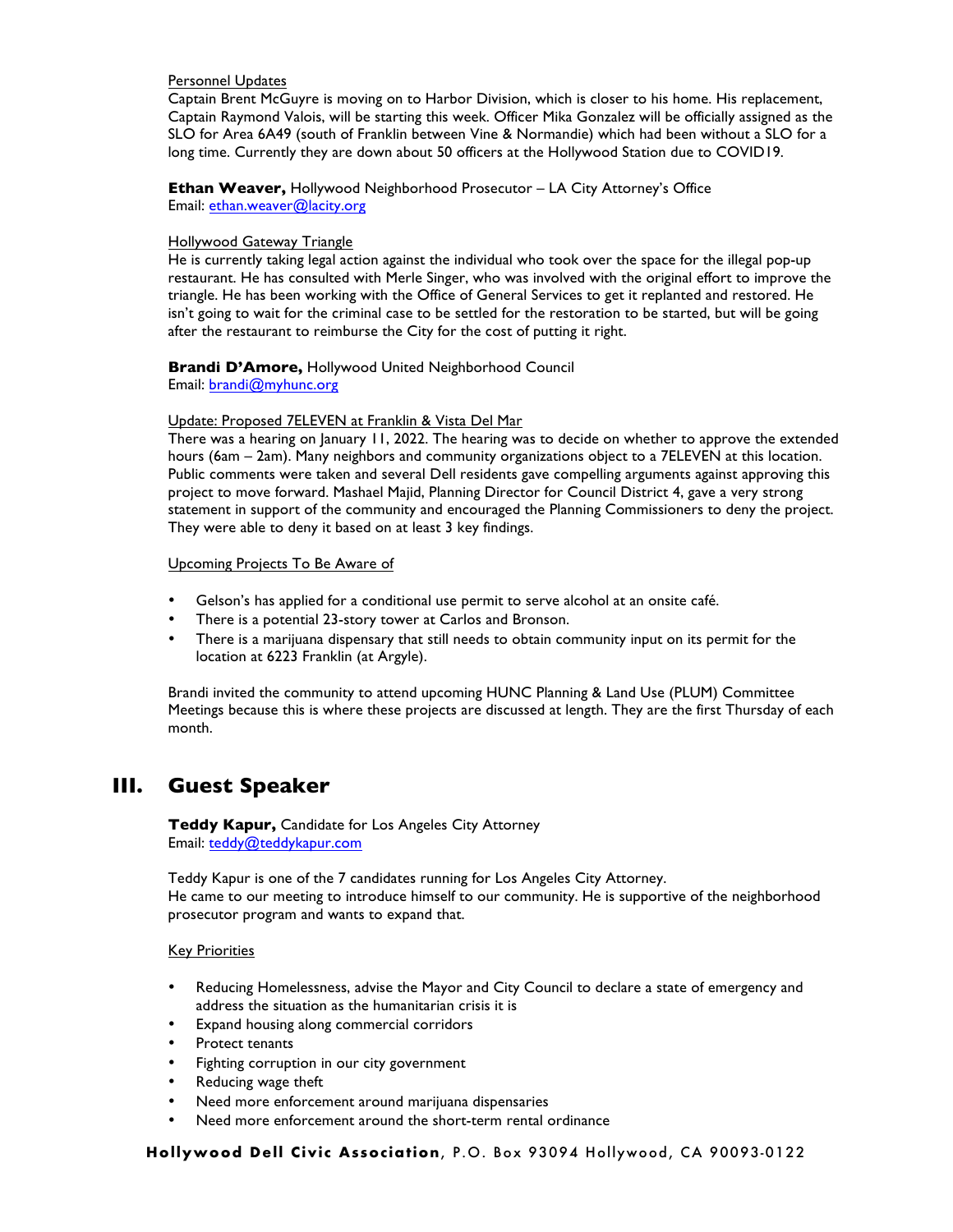# **IV. HDCA / Neighborhood Updates**

HDCA Hollywood Bowl Advisory Committee Report – Jodi Ehrlich

2021 was actually the Hollywood Bowl Centennial. They will be doing an official celebration in 2022. It will include a book and limited edition box. They are adding a shuttle from Inglewood. They are increasing lines for park and ride. Vouchers are back! They also will he hosting the neighborhood pancake breakfast again.

New LA County Supervisor Because of redistricting, our LA Council Supervisor is no longer Sheila Kuehl. **We are now the southern edge of the new 5th District County Supervisor Kathryn Barger** https://kathrynbarger.lacounty.gov/

Our New Rep is Jason Maruca Assistant Field Deputy (818) 993-5170 jmaruca@bos.lacounty.gov

There is a new plan for the Ford Theater Trail Project. The Ford is under the jurisdiction of LA County.

LADWP Project on Barham will impact traffic until June 2022.

#### P22 Sightings in Our Area

Many people have reported seeing P22, our resident celebrity mountain lion, in and around the Hollywood Dell. There are lots of video clips on nextdoor.com and a few people have actually encountered P22 when out walking at night. So here is some advice from the experts.

#### **What to do if you encounter a mountain lion…**

Stay calm. Hold your ground and back away slowly. Face the lion and stand upright.

Do not approach a lion. Never approach a mountain lion especially one that is feeding. Most will try to avoid confrontation. Give them a way to escape.

Do NOT run from a lion. Running may stimulate their instinct to chase. Instead, stand and face the animal, maintaining eye contact. Keep children from running away.

Do not crouch down or bend over. Biologists surmise that mountain lions don't recognize standing humans as prey. On the other hand, a person squatting or bending over looks like a four legged prey animal. Children and dogs are more vulnerable than adult humans because they are small and easier prey.

#### **What to do if the mountain lion moves in your direction or acts aggressively:**

Do everything you can to appear intimidating.

Attempt to appear larger by raising your arms and opening your jacket. Bang sticks or clap your hands while yelling. If that doesn't work, throw something (rock, water bottle, bag or backpack) in the direction of the lion and continue to face it – never turn your back.

**Other tips:** If you are walking your dog, always have them on a leash – and never on one of those extension leashes. Carry an air horn or other noisemaker. Keep your children close.